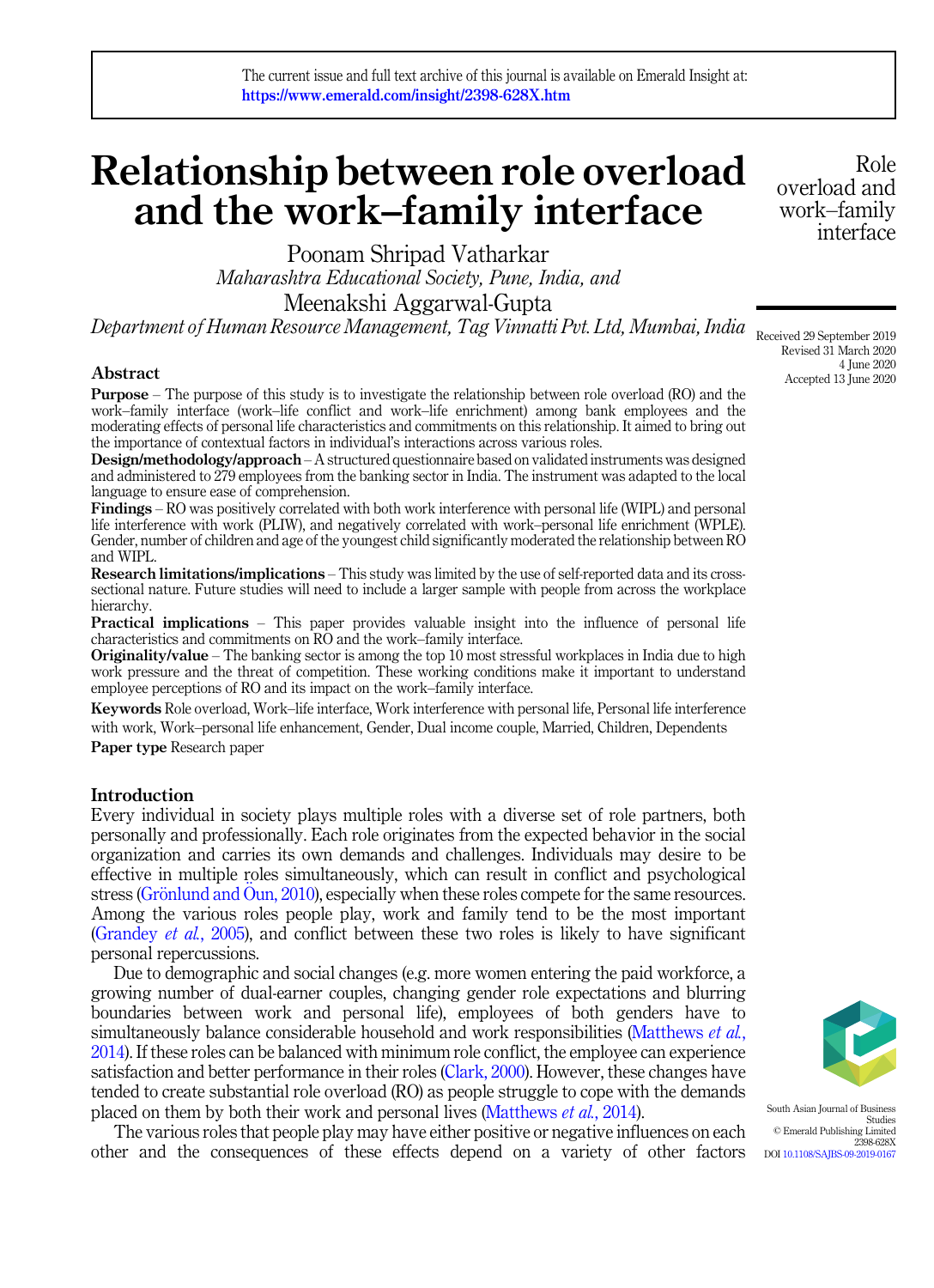#### (Perrone- McGovern *et al.*, 2014). Personal life commitments such as marriage, children, ages of children, a working partner and dependent care responsibilities may significantly affect an individual's perception of RO and its impact on the work–family interface (Byron, 2005). To fully understand RO and its association with the positive and negative dimensions of the work–family interface, greater attention must be paid to personal commitments in modern society. **SAIBS**

This paper explores the relation between perceptions of RO and its impact on the work– family interface depending on the personal characteristics and commitments of individuals in Indian context.

#### *The Indian context*

Work–family interface is affected by national, social and cultural context (Ollier-Malaterre and Foucreault, 2017; Trefalt *et al.*, 2013). Indian society is a complex blend of tradition and modernity that can be confusing and challenging to understand, especially from Western perspective (Musselman, 2008). Family roles being central to the identity for Indians, the demands of various roles such as employees, parents and care-givers may exert a lot more pressure on them (Palanivel and Sinthuja, 2012).

Evidence suggests that due to its family structures, societal institutions and cultural traditions, Indian employees face greater challenges while balancing work and personal life spheres (Buddhapriya, 2009). India thus provides an interesting context for work and family study since both roles may exert a strong pressure on the individual.

#### *Managing multiple roles and role overload*

When individuals play more than one role, simultaneous demands are created. Role theory proposes that due to constrained resources (e.g. time, energy, attention) and incompatibility among various roles, individuals often find it difficult to meet the demands of their roles (Edwards and Rothbard, 2000). Role overload occurs when the collective demands of multiple roles exceed available time and energy resources, leading to an inability to adequately fulfill the requirements of various roles (Higgins *et al.*, 2010).

Role overload may lead to burnout, anxiety, psychological distress, role strain and decreased satisfaction with work and family life (Amstad *et al.*, 2011; Haar *et al.*, 2014; Rathi and Barath, 2013). Role overload can also lead to poor physical and mental health, a higher rate of absenteeism and lower commitment (Matthews *et al.*, 2014).

However, participation in multiple roles has also been found to be beneficial, since it provides individuals with psychological benefits like higher self-esteem, ego gratification and well-being (McNall *et al.*, 2010).

#### *Work*–*family interface*

The work–family interface can be understood in terms of two approaches – conflict and enrichment. The conflict approach is supported by the scarcity or role stress perspective, which assumes that people have limited resources and energy (Weer*et al.*, 2010) and the need to fulfill multiple roles, may lead to conflict and stress for the individual. The enrichment approach is supported by the multiplicity or expansionist perspective, which argues that multiple roles can work together to create a positive synergy in terms of skills and capabilities leading to various benefits for the individual (McNall *et al.*, 2010).

#### *Work*–*family conflict (WFC)*

According to this view, the spheres of work and personal life compete for limited resources, and if more resources (e.g. time, energy, attention) are allotted to one domain (work/home),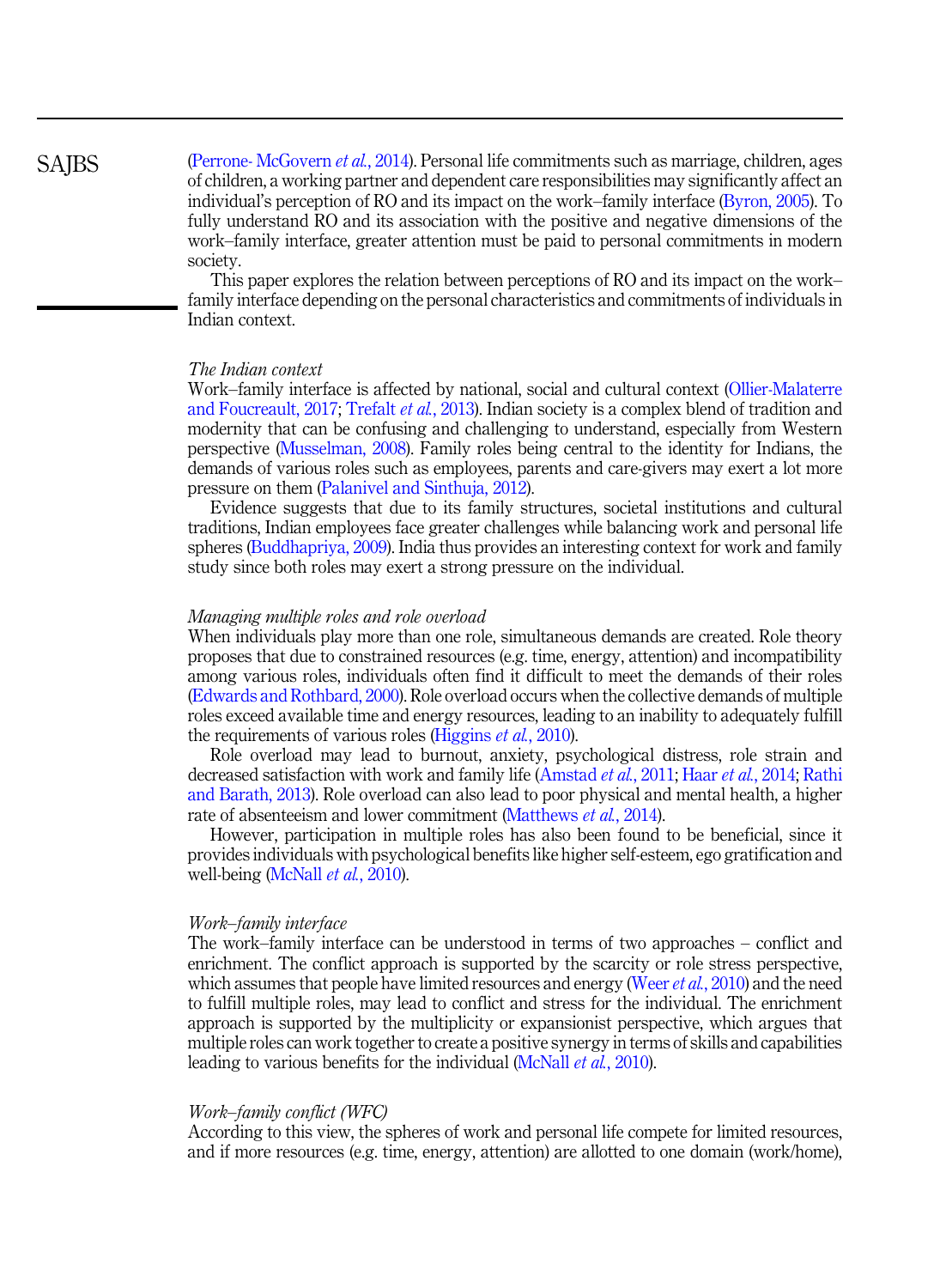fewer resources will be available for the other domain, creating a conflict between the two domains. The work–family conflict (WFC) approach assumes that the demands and responsibilities that arise from work and nonwork spheres are incompatible (Allen *et al.*, 2000) and focuses on coping with RO and conflict.

WFC is bidirectional, in that the work role can interfere with the family role vice versa (Grzywacz *et al.*, 2002; Voydanoff, 2004). Work interference with personal life (WIPL) occurs when the responsibilities and demands of work interfere with those of personal/family life. In contrast, personal life interference with work (PLIW) occurs when personal-life demands and responsibilities interfere with those of work.

Meta-analytic evidence has suggested that RO is the primary cause of WFC (Michel *et al.*, 2011). Work-related factors such as hours spent at work and schedule inflexibility tend to create WIPL. Family-related factors such as the characteristics of the partner and number and ages of children are good predictors of PLIW (Byron, 2005; Mesmer-Magnus and Viswesvaran, 2005).

Substantial empirical evidence suggests that both types of WFC (WIPL and PLIW) are associated with several negative outcomes like higher stress, depression, job dissatisfaction, reduced life satisfaction, family and marital satisfaction and increased somatic complaints (Esson, 2004; Yavas *et al.*, 2008). In this study also, we expect that

*H1a.* If role overload is high, perceived WIPL and PLIW will be high.

#### *Work-personal life enrichment (WPLE)*

A theory of work–personal life enrichment maintains that participation in multiple roles can be beneficial. Role accumulation makes individuals generate more resources that can be used to function better in all of their roles and may actually enhance their experiences in other roles (Greenhaus and Powell, 2006). Essaying multiple roles can have a positive impact not only on the role holder but also other people influenced by the role holder (McGinn *et al.*, 2019). Thus, the work–personal life enrichment approach focuses on a positive balance and psychological functioning across all roles.

Like conflict, enrichment is also bidirectional. Work-to-family enrichment occurs when work experiences improve the quality of family life, and family-to-work enrichment occurs when family experiences improve the quality of work life (Greenhaus and Powell, 2006). The present study looked at the overarching concept of work–personal life enrichment.

Work-related outcomes of enrichment include job satisfaction and affective commitment to the organization (McNall *et al.*, 2010). Personal life-related outcomes of enrichment include family and life satisfaction (Van Steenbergen *et al.*, 2007), better physical health (Williams *et al.*, 2006) and generation of resources that are essential for coping with stress (Greenhaus and Powell, 2006).

However, RO can lead to anxiety, fatigue, stress, burnout (Posig and Kickul, 2003; Vullinghs *et al.*, 2018) and reduce feelings of enrichment in both the work and life spheres. Therefore, it is expected that

*H1b.* If role overload is high, perceived WPLE will be low.

Traditionally, men are considered to be the primary breadwinners of the family, and hence their sense of identity and self-esteem are associated with their work roles. On the other hand, women are primarily responsible for organizing family life and care-providing activities (Kalliath *et al.*, 2011). Men can compartmentalize work–family responsibilities better than women, leading to less conflict among their roles. In contrast, women tend to find the boundaries between work and family more blurred. Hence, women who are engaged in paid work are likely to experience higher WIPL and PLIW (Bhatia and Srilatha, 2015; Mohanty and Jena, 2016).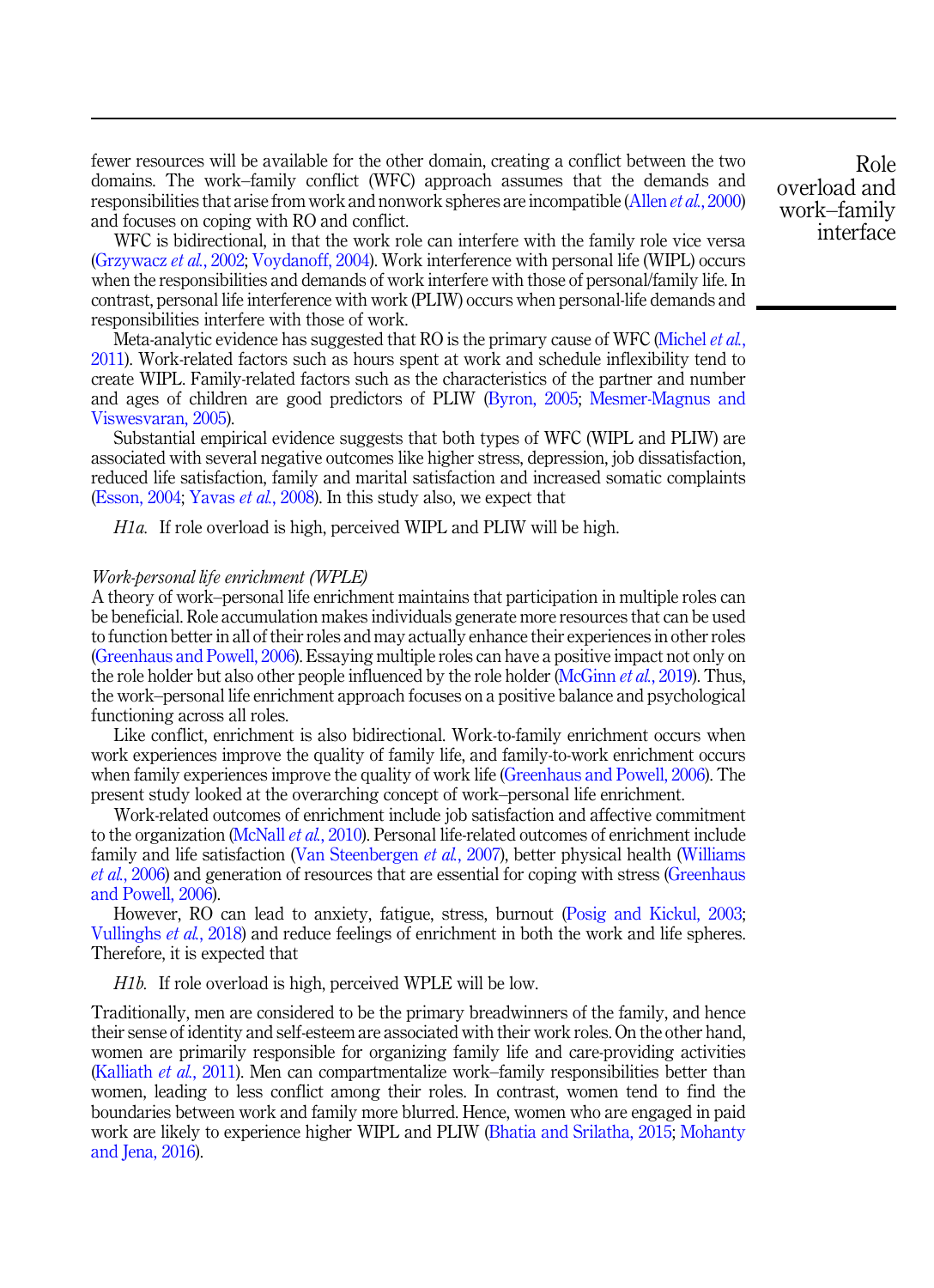While conflict appears to be an obvious outcome of various role demands, it is argued that involvement in multiple roles is beneficial for both men and women. Participation in work tends to increase economic resources and thereby power and control over lives. Paid work positively impacts the well-being of both men and women, though not to the same extent. Participation in family roles is assumed to strengthen family relations and increase overall life satisfaction for both men and women (Nordenmark, 2004). Previous studies have found that employed women tend to experience greater life satisfaction than unemployed women (Berger, 2013). Employment may increase the social integration of women and enhance their personal lives far more than men (Warr, 2011). Hence it is expected that,

- *H2a.* Gender will moderate the relationships of RO with WIPL and PLIW, such that women will experience higher WIPL and PLIW than men.
- *H2b.* Gender will moderate the relationships of RO with WPLE, such that women will experience more WPLE than men.

Married people are likely to play more roles than unmarried people. They face increased demands at home and have to spend more time in domestic activities, which may contribute to both WIPL and PLIW (Eby *et al.*, 2005) and result in RO (Aryee *et al.*, 2005).

As discussed earlier, when individuals are satisfied with multiple roles, they experience a greater sense of well-being and enhancement than people who are involved in fewer roles (Greenhaus and Powell, 2006). Thus, while married people will be more likely to experience greater work–family interference, they should also enjoy greater enhancement than unmarried people.

- *H3a.* Marital status will moderate the relationships of RO with WIPL, PLIW such that married individuals will experience higher WIPL, PLIW than unmarried individuals.
- *H3b.* Marital status will moderate the relationships of RO with WPLE such that married individuals will experience higher WPLE than unmarried individuals.

As single-income couples tend to have complementary roles, there is less conflict and greater time and energy available to cope with conflicts that arise in the work and nonwork domains (Wayne *et al.*, 2013). The working spouse usually has the support of the nonworking spouse, who acts as a buffer for other demands and helps the working spouse conserve precious resources (Carnes, 2017).

In contrast, dual-income couples have to meet the demands of both the work and domestic domains in the same amount of time as required by single-income couples, and hence are more susceptible to RO (Carlson *et al.*, 2019). It becomes difficult for dual-income couples to reduce conflicts in any domain of life by increasing the time and energy they devote to that domain (Kundu *et al.*, 2016). This lack of control leads to increased feelings of WIPL and PLIW.

Concurrently, increased economic resources may provide a sense of enhancement for the dual-income individuals and provide them with more opportunities than a single income couple. Therefore, it is hypothesized that

- *H4a.* The income status of the spouse moderates the relationships of RO with WIPL, PLIW, such that WIPL, PLIW will be higher for dual-income individuals than for single-income individuals.
- *H4b.* The income status of the spouse moderates the relationships of RO with WPLE, such that WPLE will be higher for dual-income individuals than for single-income individuals.

Past research has found that the presence of children affects an individual's ability to balance their family responsibilities with the demands of work (Neilson and Stanfors, 2014). It has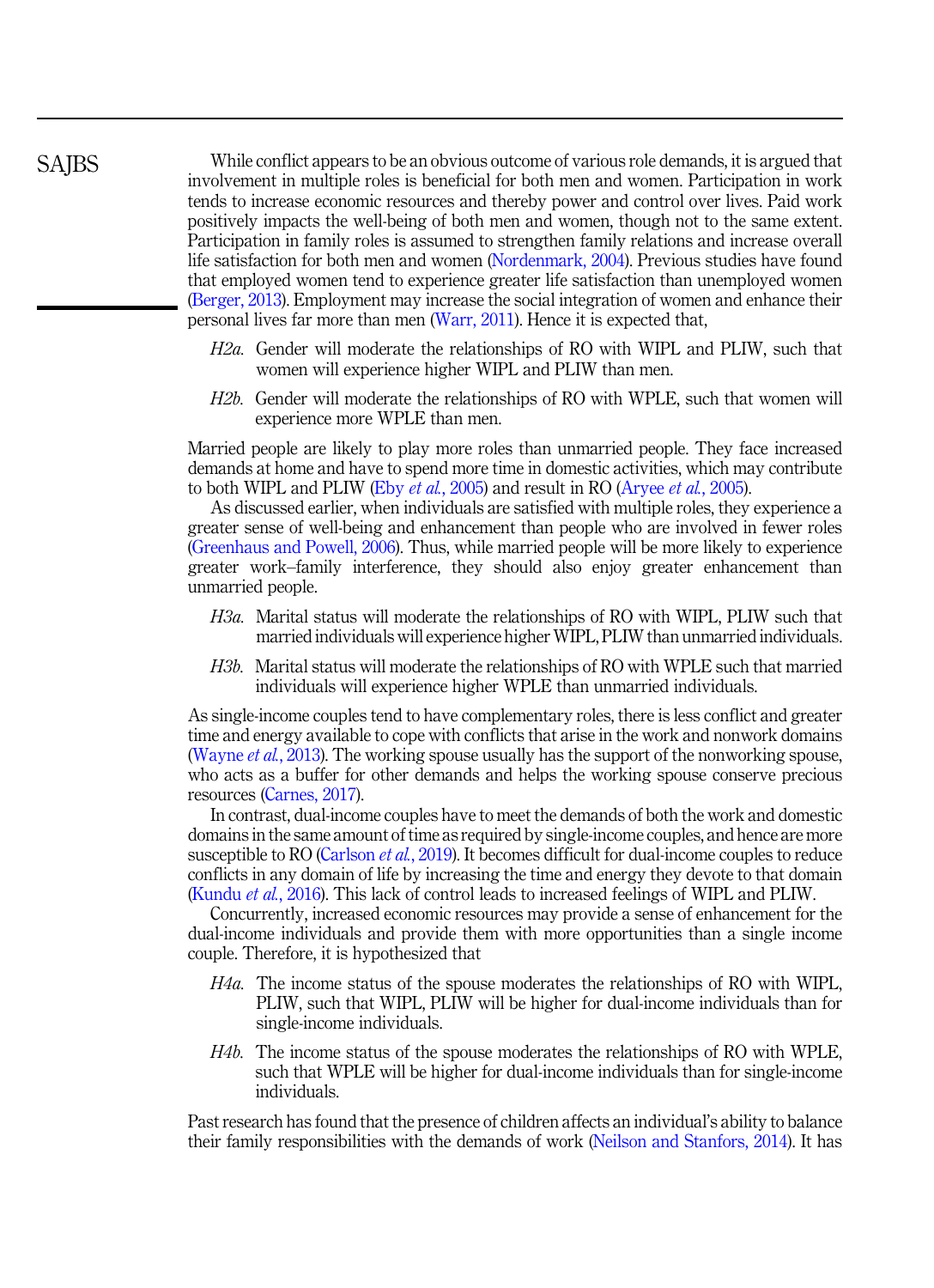been suggested that work–family interference can more accurately be called work–parenting interference, since a greater number of children equals more demands at home. Individuals with young children have fewer time and energy resources to deal with both work and nonwork demands (Hayman and Rasmussen, 2013). In particular, parents with younger children experience more conflict between work and family (Kazley *et al.*, 2016), since young children require extensive care, commitment and resources in terms of time, energy and attention from the caregiver. Evidence suggests that the age of the youngest child in a family is directly associated with the likelihood of experiencing difficulty in balancing work and family responsibilities and the stress of caregiving (Craig and Sawrikar, 2009; Nomaguchi and Brown, 2011).

However, having children provide individuals psychological stimulations and pleasurable and exciting experiences. Children may serve as basis for relationships and social connectedness for parents. Having children increases individual's participation in the local community and brings enhancement to parent's social identity (Pollmann-Schult, 2014). Parents of younger children enjoy highest emotional benefits and exhibit higher level of self-esteem, parental satisfaction and self-efficacy and also report lower level of depression (Nomaguchi, 2012). Hence, it is hypothesized that

- *H5a.* The relationships of RO with WIPL, PLIW, will be moderated by the number of children and the age of the youngest child, such that individuals with more children or young children will be more likely to experience WIPL, PLIW than individuals with fewer children or older children.
- *H5b.* The relationships of RO with WPLE will be moderated by the number of children and the age of the youngest child, such that individuals with more children or young children will be more likely to experience WPLE than individuals with fewer children or older children.

Many individuals have to play a role of caregiver for dependents for their parent or in-laws, in addition to their other roles. All of these roles have different role-senders with their own set of expectations and demands. Individuals with caregiving responsibilities report a lack of time and energy to meet the demands of other life roles leading to work–family interference (Duxbury and Dole, 2015).

Providing dependent care can also bring many benefits and enriching experiences to individuals such as mutual care relationship between caregiver and dependent (Ingersoll- Dayton *et al.*, 2001), satisfaction of giving to others (Burke, 2017) and higher level of mental satisfaction which protects their mental health and enhances job performance (Zacher *et al.*, 2015). Thus, this study considered that

- *H6a.* The relationships of RO with WIPL, PLIW, will be moderated by caregiving responsibilities, such that individuals with dependents will be more likely to experience WIPL, PLIW than individuals without dependents.
- *H6b.* The relationships of RO with WPLE will be moderated by caregiving responsibilities, such that individuals with dependents will be more likely to experience WPLE than individuals without dependents

### **Methods**

Data were collected through a survey of 279 employees from various banks in India. Respondents were contacted either personally or via email. The purpose of the questionnaire was explained and the respondents were assured that their responses would be kept confidential. All scales were translated into the local language using a standard process of back-to-back translation (Rode, 2005) and then tested for face validity with the help of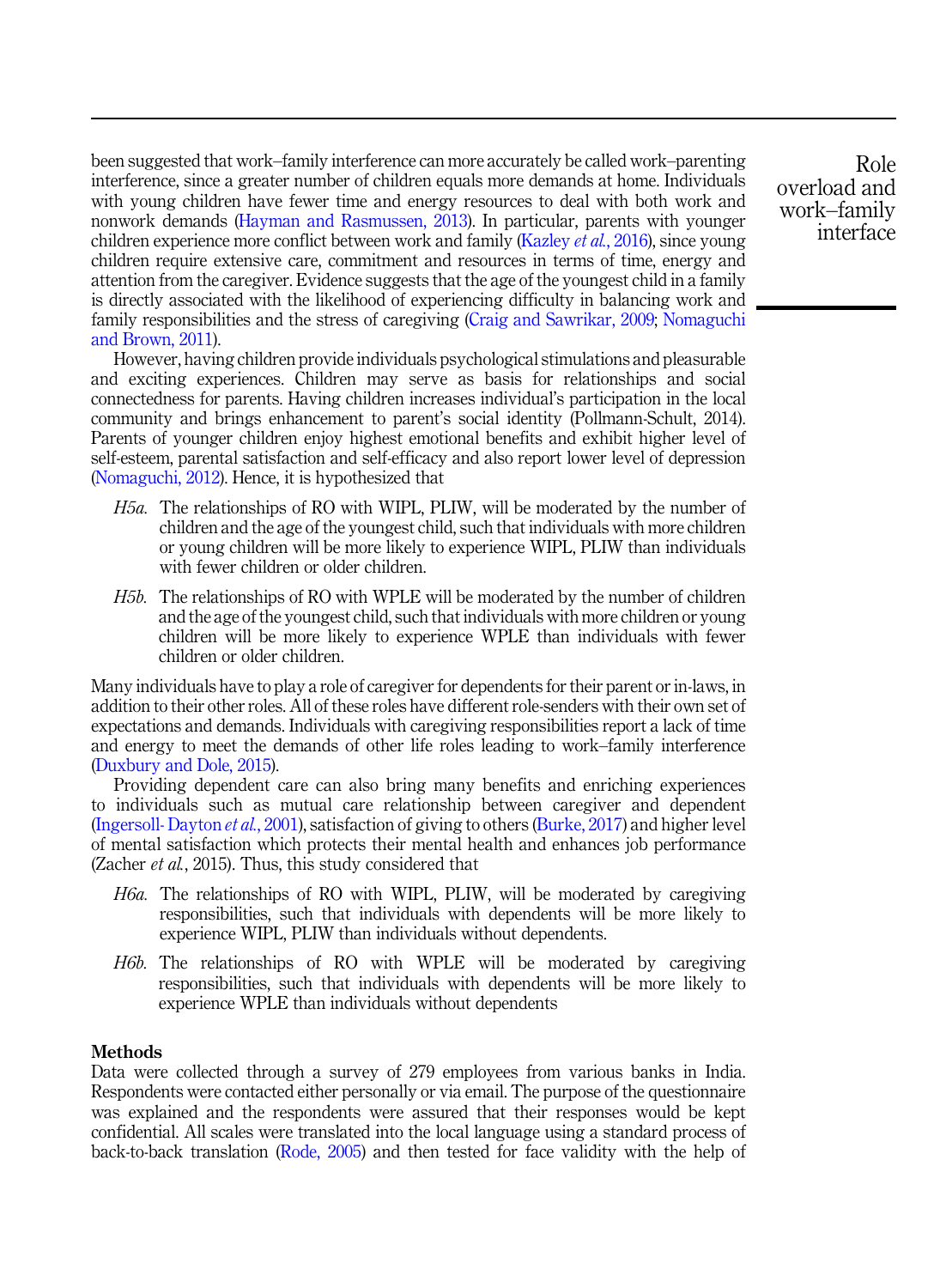researchers working in this area. Of the 500 questionnaires that were distributed/emailed, 279 useable responses were received, for a response rate of 56%. The respondents were 77% male and had an average age of 40.36 years. Approximately 50% of the respondents had graduated from college in various fields and 33% had a postgraduate degree. 75% of the respondents were married and residing with their spouse, and either one or both of the partners were engaged in full-time paid occupation. 66% had children, and 48% had dependent-care responsibilities. Of the total respondents, 38% reported having a single household income and 38.3% reported having a dual-income family.

#### *Measures*

*Work interference with personal life, personal life interference with work and work*–*personal life enhancement*: WIPL, PLIW and WPLE were measured with a 15-item work–life balance scale adapted by Hayman (2009) from an instrument reported by Fisher-McAuley *et al.* (2003). When this instrument was tested for face validity with 30 respondents, some of the respondents were confused by the WPLE subscale and hence four items on the WPLE dimension, derived from literature, were added to the original scale of 15 items. Thus, the final scale had 19 items. Each item was rated on a 7-point scale from 1 (never) to 7 (every time), with higher scores indicating greater WIPL, PLIW and WPLE. A sample item from the WIPL scale is "My personal life gets adversely affected due to my work". A sample item to measure PLIW is "I get so tired in my personal life that I feel a lack of energy for work". A sample item from the WPLE scale is "I can maintain a good mood in my personal life due to my work".

*Role overload*: RO was measured using a 13-item scale adapted from Reilly (1982). 13 items measured three indicators of RO such as time related overload, overload related with quality and quantity of work and overload related with personal ability of individuals. Respondents indicated their agreement with given statements on a 5-point scale ranging from 1 (strongly disagree) to 5 (strongly agree). A sample item from this scale was "I have to do things for which I do not have time and energy".

*Demographics:* Information was collected for gender of the respondent, marital status, working status of the spouse, number of children, age of the youngest child and dependents.

*Control variables:* Three variables were included in analysis as control variables; age (in years), education (1 = high school, 2 = graduated college, 3 = postgraduation) and weekly working hours ( $1 = 36-48$  h,  $2 = 49-60$  h,  $3 = 61-72$  h). We controlled for these variables as variables like age (Richert-Kaź mierska and Stankiewicz, 2016), education (Addagabottu and Battu, 2015) and working hours (Michel *et al.*, 2011) were found to have an impact on work–life experiences of individuals.

#### Analyses and results

#### *Intercorrelations*

Table 1 shows the means, standard deviations and correlations for all the variables in the model. All of the scales had acceptable reliabilities. Moderate to strong correlations were found between RO, WIPL, PLIW and WPLE.

Factors such as gender and a working spouse (dual-income couple) were significantly correlated with RO (RO and gender,  $r = 0.175$ ,  $p < 0.01$ ), WIPL (WIPL and gender,  $r = 0.198$ ,  $p < 0.01$ ; WIPL and working spouse,  $r = -0.147$ ,  $p < 0.05$ ) and WPLE (WPLE and working spouse,  $r = -0.119$ ,  $p < 0.01$ ).

H1a and H1b which predicted that RO would be positively associated with WIPL and PLIW and negatively associated with WPLE, was supported by the data. Even after the data were controlled for age, education and weekly working hours, RO was significantly and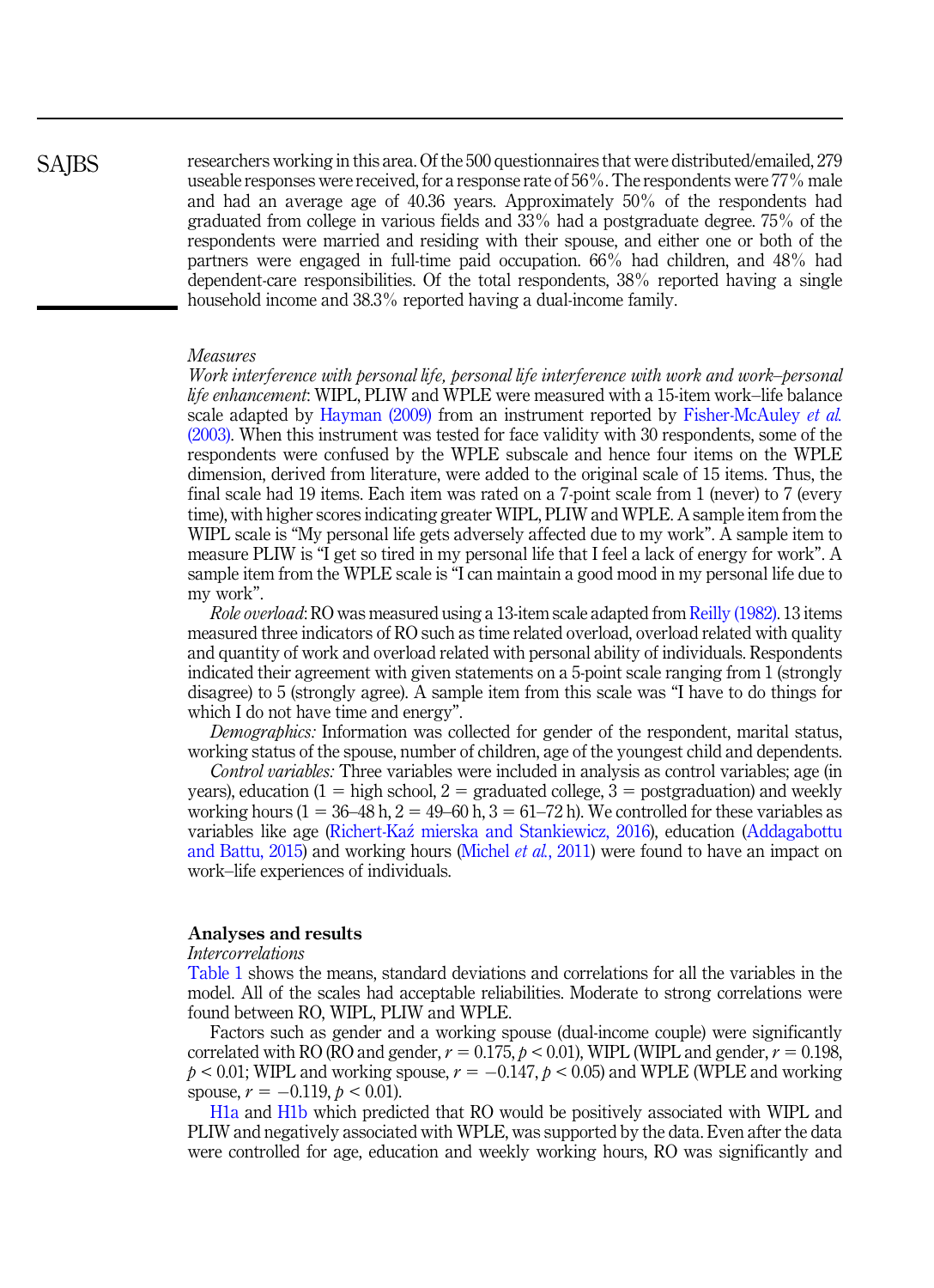| $\mathbf{13}$ |                                                                                |                                                                               |                                                                                                                                                                 | Role<br>overload and<br>work-family                                                         |
|---------------|--------------------------------------------------------------------------------|-------------------------------------------------------------------------------|-----------------------------------------------------------------------------------------------------------------------------------------------------------------|---------------------------------------------------------------------------------------------|
| 12            |                                                                                |                                                                               | $-0.213**$ (0.95)<br>0.77)                                                                                                                                      | interface                                                                                   |
| ᄇ             |                                                                                |                                                                               | work interference with personal life, PLIW – personal life interference with work, WPLE – work personal life enhancement<br>$-0.253***$<br>$0.491**$<br>$0.86)$ |                                                                                             |
| $\Box$        |                                                                                |                                                                               | $\begin{array}{c} (0.89) \\ 0.507*** \\ 0.319*** \end{array}$<br>$-0.124*$                                                                                      |                                                                                             |
| c             |                                                                                |                                                                               | 0.076<br>0.042<br>0.009<br>0.049                                                                                                                                |                                                                                             |
| 8             |                                                                                |                                                                               | $-0.216**$<br>$-0.032$<br>$-0.021$<br>$-0.033$<br>0.077                                                                                                         |                                                                                             |
| $\sim$        |                                                                                | $0.786**$                                                                     | $-0.203$<br>0.025<br>0.053<br>0.052<br>$-0.011$                                                                                                                 |                                                                                             |
| ဖ             |                                                                                |                                                                               | 11, Alpha reliabilities are mentioned in the brackets along the diagonal<br>$0.151*$<br>$-0.147*$<br>$-0.119*$<br>$-0.075$<br>$-0.018$                          |                                                                                             |
| 5             | $0.825***$                                                                     | $-0.221** -0.671** -0.485**$<br>$0.000 - 0.187*** - 0.696*** - 0.505***$      | $0.316**$<br>$-0.065$<br>0.002<br>$-0.084$<br>$-0.091$                                                                                                          |                                                                                             |
| 4             | $-0.119*$<br>0.022                                                             |                                                                               | $0.175**$<br>$0.198**$<br>$0.296***$<br>$0.075$<br>$-0.044$                                                                                                     |                                                                                             |
| S             | $-0.059$<br>$-0.037$<br>$-0.036$                                               | $-0.011$                                                                      | $-0.030$<br>0.068<br>$0.037$<br>0.004<br>$-0.057$                                                                                                               |                                                                                             |
| $\mathcal{C}$ | $0.129*$<br>0.036<br>$-0.102$<br>$-0.046$                                      | $-0.086$<br>$-0.086$                                                          | $0.136*$<br>0.076<br>0.023<br>0.064<br>0.097                                                                                                                    |                                                                                             |
| H             | $-0.429**$<br>$-0.348**$<br>$-0.634***$<br>$-0.126*$<br>$-0.003$               | $0.704**$<br>$0.832***$                                                       | $-0.303**$<br>$-0.039$<br>0.116<br>$-0.014$<br>$-0.054$                                                                                                         |                                                                                             |
| සි            | 0.775<br>0.644<br>0.715<br>0.419<br>0.426<br>11.21                             | 0.844<br>151                                                                  | 0.501<br>$0.85\,$<br>1.59<br>1.29<br>0.81                                                                                                                       |                                                                                             |
| Mean          | $9.205248$<br>$9.20248$                                                        | $-0.05$<br>$\overline{3}$                                                     | $\frac{57}{23}$<br>2353<br>1.52                                                                                                                                 |                                                                                             |
| Variables     | Age $(y)$<br>Education<br>Working hours<br>Marital status<br>Working<br>Gender | Number of<br>children<br>Age of<br>youngest child<br>youngest child<br>spouse | Note(s): $*_{p}$ < 0.05 $**_{p}$ < 0.0<br>RO – Role overload, WIPL –<br>Dependents<br><b>PLIW</b><br>WPLE<br>WIPL                                               | Table 1.<br>Mean, std. deviation<br>and zero order<br>correlations among<br>study variables |
|               | 123456                                                                         | $\infty$<br>Z                                                                 | $22$<br>$\circ$ $\approx$ $\pm$                                                                                                                                 |                                                                                             |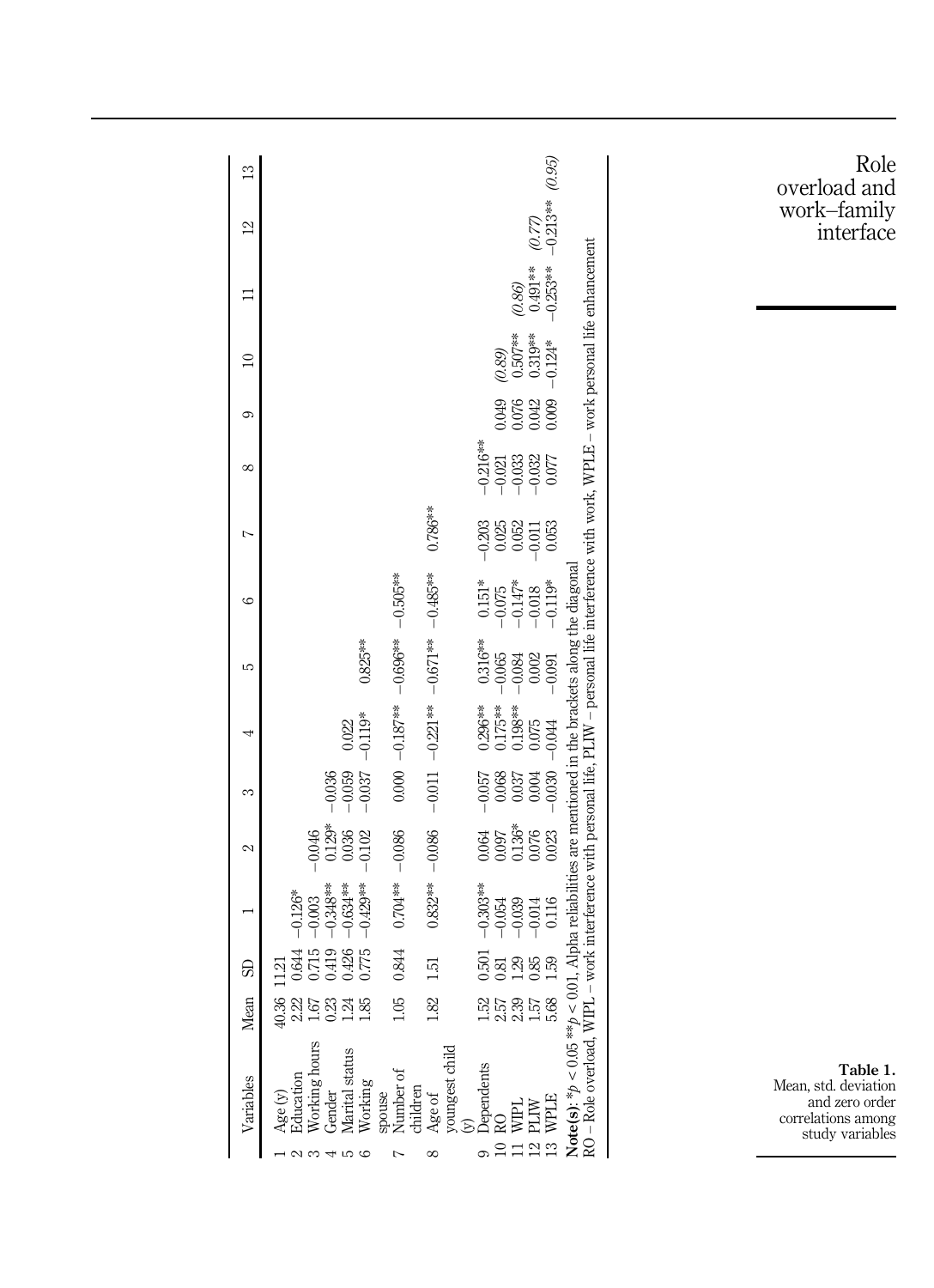positively related to WIPL ( $\beta = 0.809$ ,  $p < 0.01$ ) and PLIW ( $\beta = 0.335$ ,  $p < 0.01$ ), and significantly and negatively related to WPLE ( $\beta = -0.255$ ,  $\beta < 0.05$ ). Thus, a greater perception of RO experienced by individuals will be associated with a greater perception of WIPL and PLIW, and a lower sense of WPLE. These findings were consistent with those in previous studies.

For multiple regression analysis the variables were entered into the regression equation as follows: (1) control variables (age, education and weekly working hours) were entered first, (2) the independent variable (role overload) was added second, (3) moderator variables were added third and (4) the interaction term created by multiplying the moderator variable(s) by the independent variable was entered fourth. The independent variable was centered before testing for moderation (Aiken and West, 1991).

H2a received partial support. While gender significantly moderated the relationship between RO and WIPL  $(\beta = 0.338, \nu < 0.05)$ , it did not moderate the relationships between RO and PLIW ( $\beta = -0.017$ ,  $p =$  ns) or RO and WPLE ( $\beta = -0.148$ ,  $p =$  ns), thus not supporting H2b (see Figure. 1).

The significant interactions were plotted to make it easier to understand the moderating role played by gender on the relationship between RO and WIPL. As shown in Figure 2, RO leads to higher perceptions of WIPL in women than in men.

Marital status did not have any significant interaction effect on the relationships between RO and WIPL ( $\beta$  = 0.120,  $p$  = ns), RO and PLIW ( $\beta$  = 0.130,  $p$  = ns), or RO and WPLE  $(\beta = -0.347, p = \text{ns})$ . Thus, H<sub>3a</sub> and H<sub>3</sub>b were not supported by the findings of this study. Similarly, the income status of the spouse did not moderate the relationships of RO with WIPL  $(\beta = 0.093, \beta = \text{ns})$ , PLIW  $(\beta = 0.090, \beta = \text{ns})$  or WPLE  $(\beta = -0.111, \beta = \text{ns})$ . Hence, the results also did not support H4a and H4b.

H5a was partially and H5b was completely supported by the data. The number of children weakly moderated the relationship between RO and WIPL ( $\beta = -0.176$ ,  $p < 0.1$ ) and significantly moderated that between RO and WPLE ( $\beta = 0.307$ ,  $p < 0.05$ ), but did not moderate the relationship between RO and PLIW ( $\beta = 0.009$ ,  $p =$ ns). Interestingly, the interaction plots (Figure 3) showed that, as RO increased, WIPL for people with more children was actually less than that for people with no children. Similarly, the interaction plots between RO and WPLE showed that, as perceived RO increased, people without children experienced the least amount of WPLE (Figure 4). The number of children and the age of the youngest child weakly moderated the relationship between RO and WIPL ( $\beta = -0.040$ ,  $p < 0.1$ ), but not those for PLIW ( $\beta = 0.016$ ,  $p =$  ns) and WPLE ( $\beta = 0.018$ ,  $p =$  ns).



**Note(s):** WIPL - Work Interference with Personal Life, PLIW – Personal Life Interference with Work, WPLE – Work Personal Life Enhancement/ Enrichment

Figure 1. Research model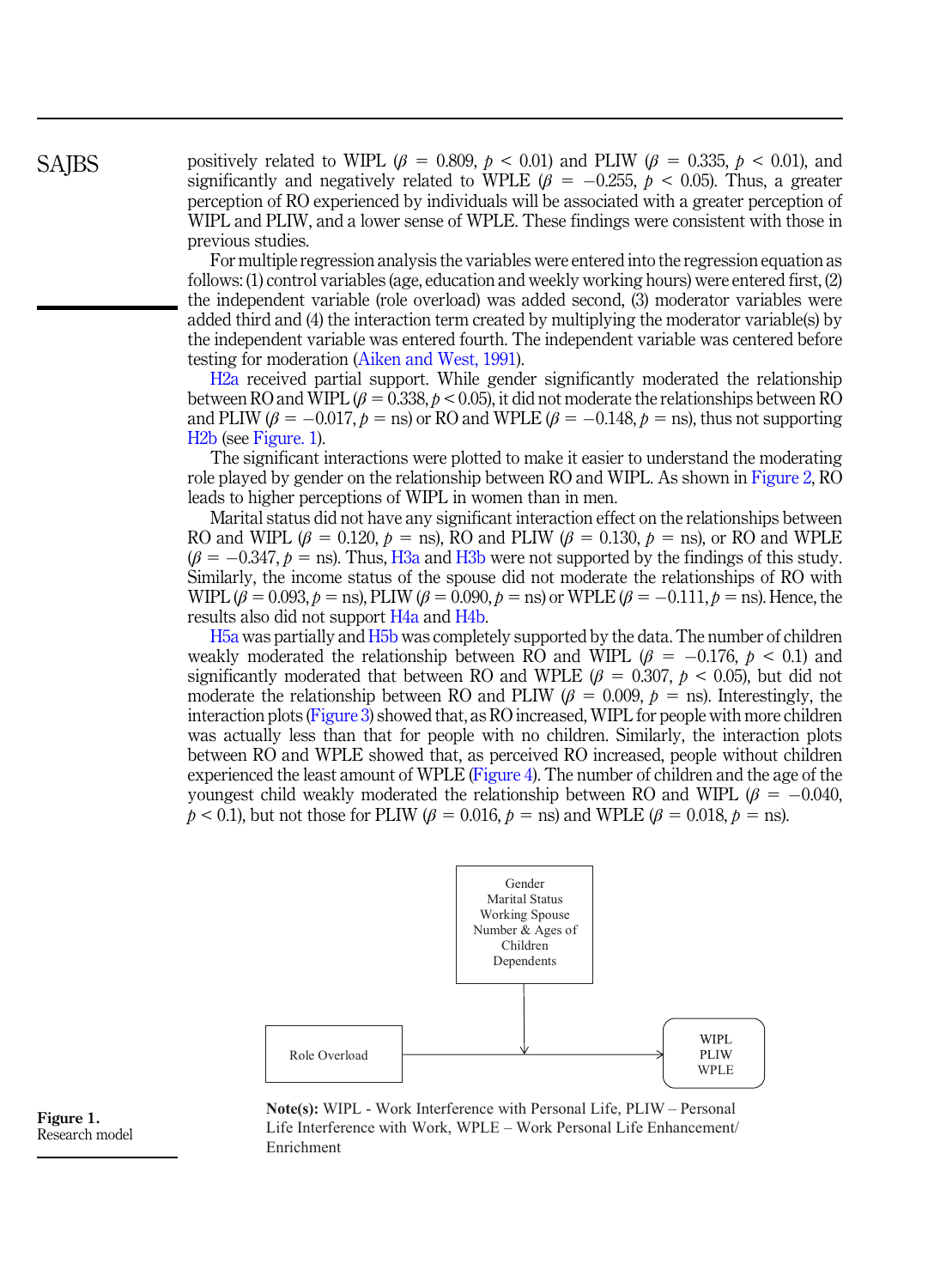H6a and H6b, which predicted that the relationships of RO with WIPL, PLIW and WPLE would be moderated by caregiving responsibilities, did not receive any support. Dependents did not moderate the relationships RO–WIPL  $(\beta = -0.153, \, p = \text{ns})$ , -PLIW  $(\beta = -0.063, \, p = \text{ns})$  $p =$ ns) or -WPLE ( $\beta = 0.193$ ,  $p =$ ns).



Figure 2. Moderating role of gender on the relationship between RO and WIPL

**Note(s):** RO – Role Overload, WIPL – Work Interference with Personal Life



Figure 3. Moderating role of number of children on the relationship between RO and WIPL

**Note(s):** RO – Role Overload, WIPL – Work Interference with Personal Life



Figure 4. Moderating role of number of children on the relationship between RO and WPLE

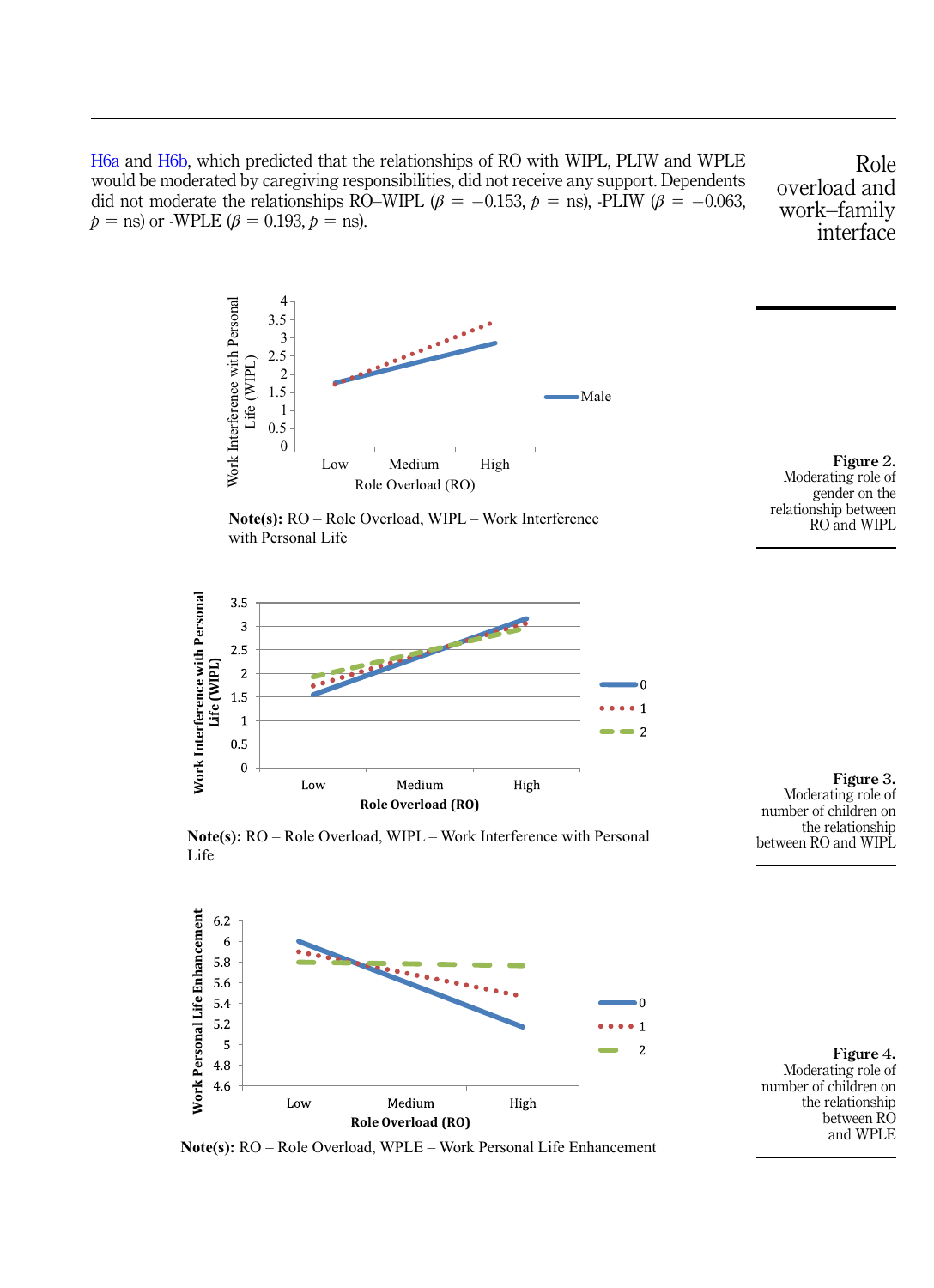#### **Discussion SAIBS**

This research examined the impact of RO on the work–family interface in terms of both conflict and enrichment. As expected, RO led to increased perceptions of WIPL, PLIW and a reduced sense of work–personal life enhancement.

Women tend to experience greater WIPL than men. Women's perception of higher WIPL may be due to the gendered nature of housework, especially in Indian society (Rajadhyaksha, 2012) where commitment to family roles is central to a woman's existence (Bhatnagar and Rajadhyaksha, 2001). Indian women interpret their *Dharma* (Dharma according to Indian philosophy means fulfilling role-related duties and responsibilities) within familial sphere and strongly connect themselves with duties of helping others and taking care of others. They give more salience to their role of homemaker, family duties and household responsibilities (Bhangaokar and Kapadia, 2009). Women are expected to take primary responsibility for domestic tasks like cooking, cleaning, laundry, childcare, etc., which are essential and need to be done on a daily basis. Responsibilities, such as home maintenance, repairs, managing family finances, etc., that fall in the male domain are more flexible and can be performed at their discretion (Shaw, 1988). Hence, for the same level of RO, women are more likely to perceive interference by work in their personal lives compared to men.

Interestingly, unmarried people experienced less WIPL but also less WPLE than singleincome or dual-income individuals. The working status of the spouse was predicted to moderate the relationships between RO–WIPL, PLIW and WPLE. Our findings contradict this view, since no differences were found between single- and dual-income individuals. This may be because there are many advantages associated with having a working spouse such as increased family income, better standard of living, increased independence of the spouse, and increased companionship and marital satisfaction (McNall *et al.*, 2010). These advantages may result in a reduced feeling of conflict for dual-earning individuals. Increased level of family income allows individuals to hire domestic help to deal with childcare and other house work responsibilities which is relatively cheaper and easily available in urban India (Chandramouli, 2018). Another possible explanation could be the sample profile. Most of the respondents belonged to the middle or lower management cadre and worked in small cities where work roles may not be very demanding.

In line with previous research (Neilson and Stanfors, 2014), this study showed that individuals with more children experienced higher WIPL and WPLE, and having younger children also resulted in greater WIPL. The correlation between more children and a feeling of enhancement can be explained by role accumulation theory, which suggests that involvement in multiple roles may bring individuals more resources and pleasurable experiences rather than stress and strain (Voydanoff, 2001), and enhances their physical and mental well-being (Barnett and Hyde, 2001).

Contrary to expectations, dependents did not moderate the perceptions of RO for any of the aspects of the work–family interface. A possible explanation for this result is that, while dependents may make demands on limited resources, they also provide support in terms of financial help, childcare support, emotional support and assistance in performing household tasks (Burke, 2017), thus balancing out their impact.

The nonsignificant findings with respect to PLIW may be due to the asymmetrical permeability of work and personal life boundaries. Among both men and women, personal life boundaries are more permeable than work boundaries (Allen *et al.*, 2014) and hence personal life is less likely to interfere with work. Moreover, individuals tend to have more control on their personal activities than work activities (Burke and Greenglass, 2001). Also, in collectivist society like India, individuals can seek help from extended family members for domestic responsibilities (Powell *et al.*, 2009). This reduces the experience of PLIW for individuals (Kossek *et al.*, 2011).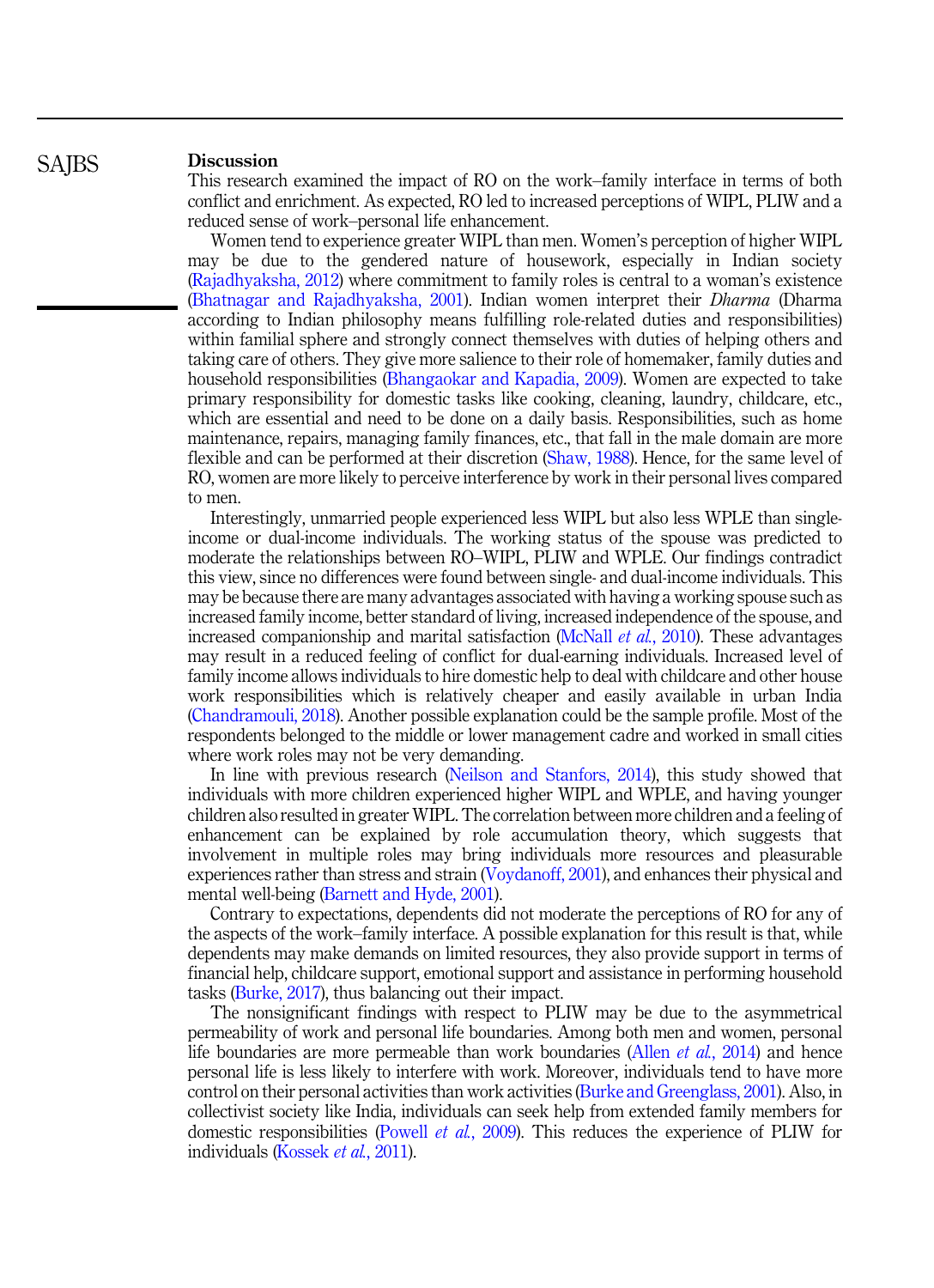A post hoc analysis was performed which yielded some interesting results. When we tested for additional moderation of all these demographic variables with gender, many of the findings became significant. Though the marital status and working status of the spouse did not individually moderate the relationships of RO with WIPL, PLIW and WPLE, the interactions became significant when gender was added to this equation. Married women experienced higher WIPL than men ( $RO \times$  marital status  $\times$  gender;  $\Delta F = 5.204$ ;  $t = 2.281$ , *p <* 0.05). Similarly, working women (dual-income couples) experienced greater perceptions of WIPL than men, though the moderation was weak ( $RO \times$  working status of spouse  $\times$  gender;  $\Delta F = 3.30; t = 1.81, p < 0.1$ 

Men face lesser difficulty than women in balancing personal and professional life as their participation in paid work satisfies their traditional family responsibility of breadwinner (Wada *et al.*, 2010). However, Indian women continue to play their traditional nurturer role. Participation in paid work does not conform with prescribed social gender role expectation of women that focuses on family responsibilities (Wood and Eagly, 2012) and hence experience higher level of WIPL while fulfilling domestic responsibilities along with paid work demands. Due to India being a patriarchal society, wife's involvement in paid work does not necessarily mean that husband will have greater share in household or child/eldercare work. Women in dual income families thus experience more conflicts than men while balancing paid and unpaid work demands (Mohanty and Jena, 2016). Women who have more children and/or younger children feel more PLIW (RO  $\times$  gender  $\times$  number of children  $\times$  age of youngest child;  $\Delta F = 3.746$ ;  $t = 1.936$ ,  $p < 0.05$ ). Since traditional gender roles tend to place more childcare demands on women, women who must simultaneously deal with demands of paid work and parenting are more likely to experience conflicts and difficulties as compared to men and are also more likely to adjust their paid work to accommodate childcare demands (Fox *et al.*, 2009).

Although dependent care did not have any moderating effect, the significant interaction between RO  $\times$  dependents  $\times$  gender ( $\Delta F = 4.129$ ;  $t = 2.032$ ,  $p < 0.05$ ) shows that women with dependent care responsibilities experience greater WIPL than men.

Since India is low on gender egalitarianism (Chhokar *et al.*, 2007) and there are strong family and social forces (Banerjee *et al.*, 2005), men and women here are prescribed to maintain traditional gender roles. Unlike women in Western societies, many Indian women, particularly those in joint and extended families are compelled to provide care for in-laws and elderly relatives (Allen *et al.*, 2015). As women show more flexibility in their paid work schedule to accommodate family and dependent care responsibilities they are more likely than men to be absent from work and experience greater WIPL (Hammer and Neal, 2008).

#### *Implications*

The key implication of this study comes from significant interaction of gender with other demographic variables like marital status, working status of spouse, children and dependents. This study found that that women in Indian society who are married, belong to dual income family and have childcare and/or eldercare responsibilities experience higher work interference in personal life than men.

India faces the twin challenges of having one of the lowest female labor force participation rate and falling female labor force participation [1]. While this may be indicative of women being employed in low skill jobs that are being taken over by technology, it is also reflective of the general challenges faced by women when trying to be engaged in paid work. Gender differences in the experience of work–family interface highlights the need to have social structure, organizational policies and community and family support for women for better balancing work and personal life responsibilities.

The institutional and organizational support for balancing work and personal life in India is conditional and very low (Burke, 2017). Even though nuclear family system is on rise in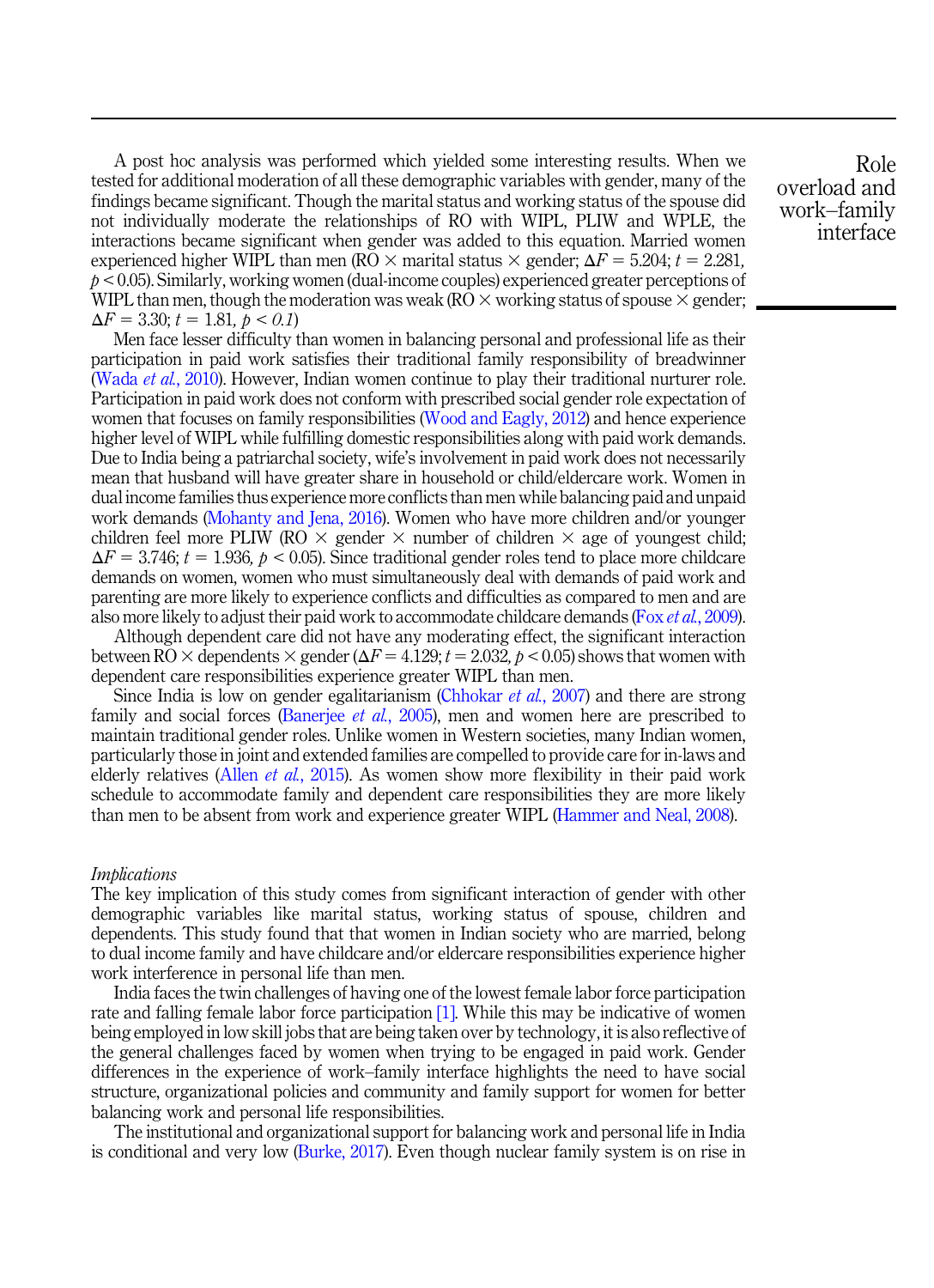Indian society, there is a dearth of institutional support facilities like day care centers and assisted living facilities (Buddhapriya, 2009; Vijaya, 2013). Government policies regarding work–life balance of employees do exist, but are not effectively implemented (Rajadhyaksha, 2004).

Organizational support plays crucial role in reducing the perception of WFC and enhancing the experience of enrichment (Kossek *et al.*, 2011). Gender sensitive initiatives of organizations focusing on individuals with care responsibilities such as flexible work arrangements, providing dependable child care facilities and emergency care for children and elders, support for nonwork commitment will help better manage professional and personal life commitments.

To reduce the RO of women institutional interventions are needed in Indian context. Institutional support such as childcare and eldercare homes, hospice care, assisted living will help in better balance of work and personal life for working individuals.

There is also a need to bring about a change in attitude of women and society at large when it comes to opting for external support system (institutional/organizational) for childcare or dependent care responsibilities. There are evidences showing that Indian women still rely on friends and family to take care of kids and dependents rather than paid help/ facilities (Baral and Bhargava, 2011). This may be due to societal pressure and guilt of not being able to devote time for children and dependents. However, in order for women to reduce conflict of managing multiple roles, this approach needs to be changed.

On a larger scale, interventions are needed to alter traditional gender role attitudes of both men and women through training, education and empowerment programs.

#### *Limitations and suggestions for future study*

The results of this study should be interpreted taking into consideration the limitations of the study. The data for this study were collected using convenient sampling, which limits generalizability of results. We recommend future studies to use simple random sampling for better generalizability. A larger sample with higher female representation will help us to interpret some of the findings. Future research needs to consider a sample of individuals in more challenging roles such as senior management where work pressures tend to be the highest. Current study is conducted in urban setting in single location; hence results may not be applicable to nonurban population. Future studies need to consider gender differences in work–family interface for respondents from nonurban areas with data collected from various geographical locations.

#### **Conclusion**

This study provided valuable insight into the role of personal life characteristics and commitments of individuals on their RO and the work–family interface. Further, the study demonstrated that married women, women with childcare and eldercare responsibilities and those from dual income families experienced more conflict while balancing work and personal life demands than their male counterparts. In a masculine society like India, where societal gender norms are deeply embedded and individuals believe in philosophy of Dharma, women need more support from organizations, families and community at large to step out and embrace their role in paid workforce along with their traditional roles. This support will help them satisfactorily enjoy their work role along with conventional roles.

#### Note

1. 2019. "Opportunity or Challenge? Empowering women and girls in India for the Fourth Industrial Revolution". A report by 2019 Deloitte Touche Tohmatsu India LLP & Global Compact Network India.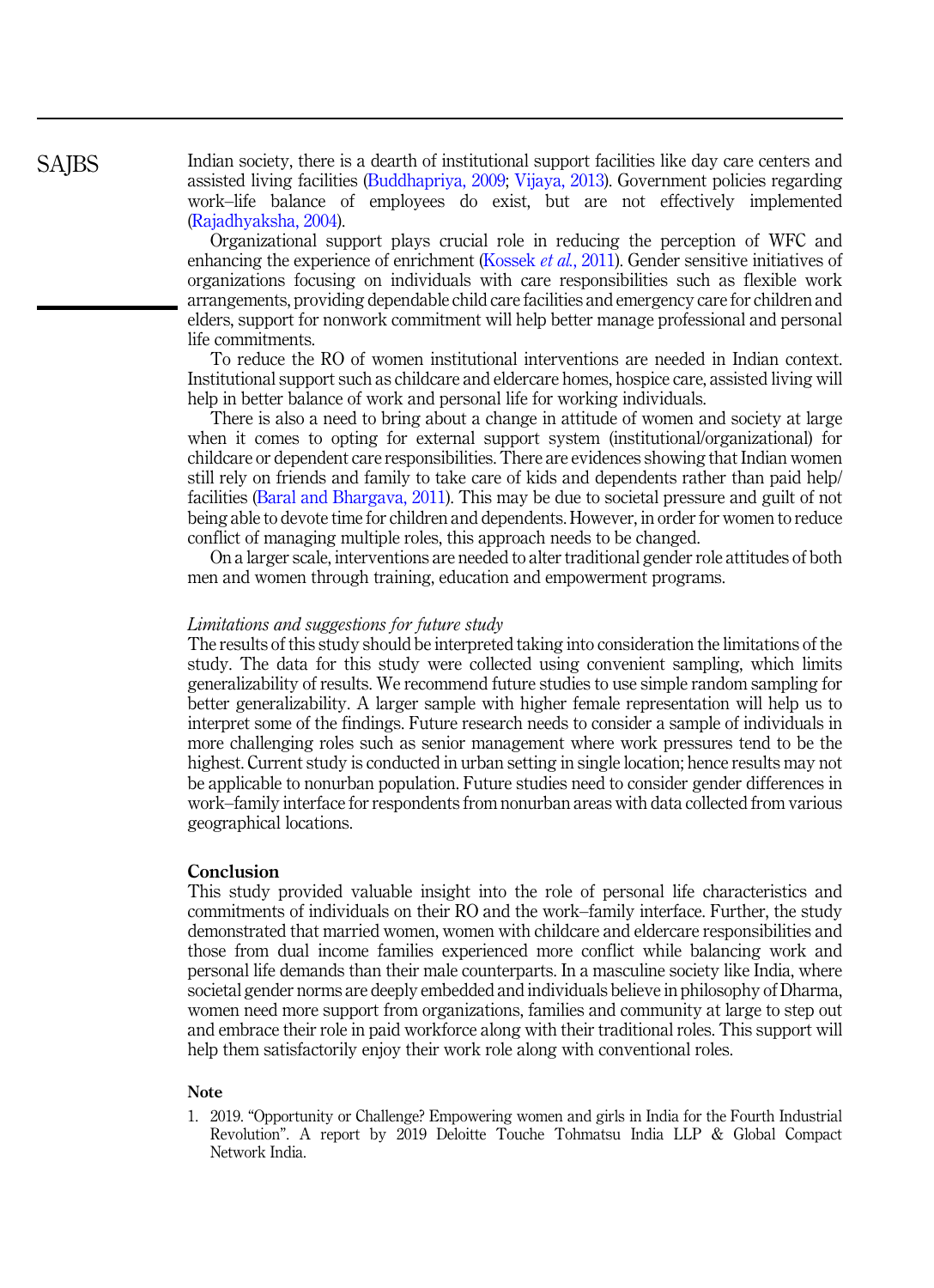#### References

- Addagabottu, R.S. and Battu, N. (2015), "A study on the variables that influence work life balance of women doctors and nurses with special reference to government and private hospitals of guntur district", *International Journal of Research in Medical and Basic Sciences*, Vol. 2 No. 3, pp. 33-39.
- Aiken, L.S. and West, S.G. (1991), *Multiple Regression: Testing and Interpreting Interactions*, Sage, Newbury Park, CA.
- Allen, T.D., Herst, D.E., Bruck, C.S. and Sutton, M. (2000), "Consequences associated with work-tofamily conflict: a review and agenda for future research", *Journal of Occupational Health Psychology*, Vol. 5 No. 2, p. 278.
- Allen, T.D., Cho, E. and Meier, L.L. (2014), "Work–family boundary dynamics. Annual Review of Organizational Psychology", *Organizational Behavior*, Vol. 1 No. 1, pp. 99-121.
- Allen, T.D., French, K.A., Dumani, S. and Shockley, K.M. (2015), "Meta-analysis of work–family conflict mean differences: does national context matter?", *Journal of Vocational Behavior*, Vol. 90, pp. 90-100.
- Amstad, F.T., Meier, L.L., Fasel, U., Elfering, A. and Semmer, N.K. (2011), "A meta-analysis of work– family conflict and various outcomes with a special emphasis on cross-domain versus matchingdomain relations", *Journal of Occupational Health Psychology*, Vol. 16 No. 2, pp. 151-169.
- Aryee, S., Srinivas, E.S. and Tan, H.H. (2005), "Rhythms of life: antecedents and outcomes of workfamily balance in employed parents", *Journal of Applied Psychology*, Vol. 90 No. 1, pp. 132-146.
- Banerjee, A., Iyer, L. and Somanathan, R. (2005), "History, social divisions, and public goods in rural India", *Journal of the European Economic Association*, Vol. 3 Nos 2-3, pp. 639-647.
- Baral, R. and Bhargava, S. (2011), "Examining the moderating influence of gender on the relationships between work-family antecedents and work-family enrichment", *Gender in Management: An International Journal*, Vol. 26, pp. 122-147.
- Barnett, R.C. and Hyde, J.S. (2001), "Women, men, work, and family: an expansionist theory", *American Psychologist*, Vol. 56 No. 10, pp. 781-796.
- Berger, E.M. (2013), "Happy working mothers? Investigating the effect of maternal employment on life satisfaction", *Economica*, Vol. 80 No. 317, pp. 23-43.
- Bhangaokar, R. and Kapadia, S. (2009), "At the interface of 'Dharma' and 'Karma': interpreting moral discourse in India", *Psychological Studies*, Vol. 54 No. 2, pp. 96-108.
- Bhatia, Y. and Srilatha, S. (2015), "Work-life balance and gender differences in middle level managers in India", *Journal of Business Management and Social Sciences Research (JBM and SSR)*, Vol. 4, ISSN No: 2319-5614.
- Bhatnagar, D. and Rajadhyaksha, U. (2001), "Attitudes towards work and family roles and their implications for career growth of women: a report from India", *Sex Roles*, Vol. 45 Nos 7-8, pp. 549-565.
- Buddhapriya, S. (2009), "Work-family challenges and their impact on career decisions: a study of Indian women professionals", *Vikalpa*, Vol. 34 No. 1, pp. 31-46.
- Burke, R.J. (2017), "The sandwich generation: individual, family, organizational, and societal challenges and opportunities", in Burke, R.J. and Calvano, L.M. (Eds), *The Sandwich Generation: Caring for Oneself and Others at Home and at Work*, Elgar Publishing, Northampton, MA, pp. 3-39.
- Burke, R.J. and Greenglass, E.R. (2001), "Hospital restructuring, work-family conflict and psychological burnout among nursing staff", *Psychology and Health*, Vol. 16 No. 5, pp. 583-594.
- Byron, K. (2005), "A meta-analytic review of work–family conflict and its antecedents", *Journal of Vocational Behavior*, Vol. 67 No. 2, pp. 169-198.
- Carlson, D.S., Thompson, M.J. and Kacmar, K.M. (2019), "Double crossed: the spillover and crossover effects of work demands on work outcomes through the family", *Journal of Applied Psychology*, Vol. 104 No. 2, p. 214.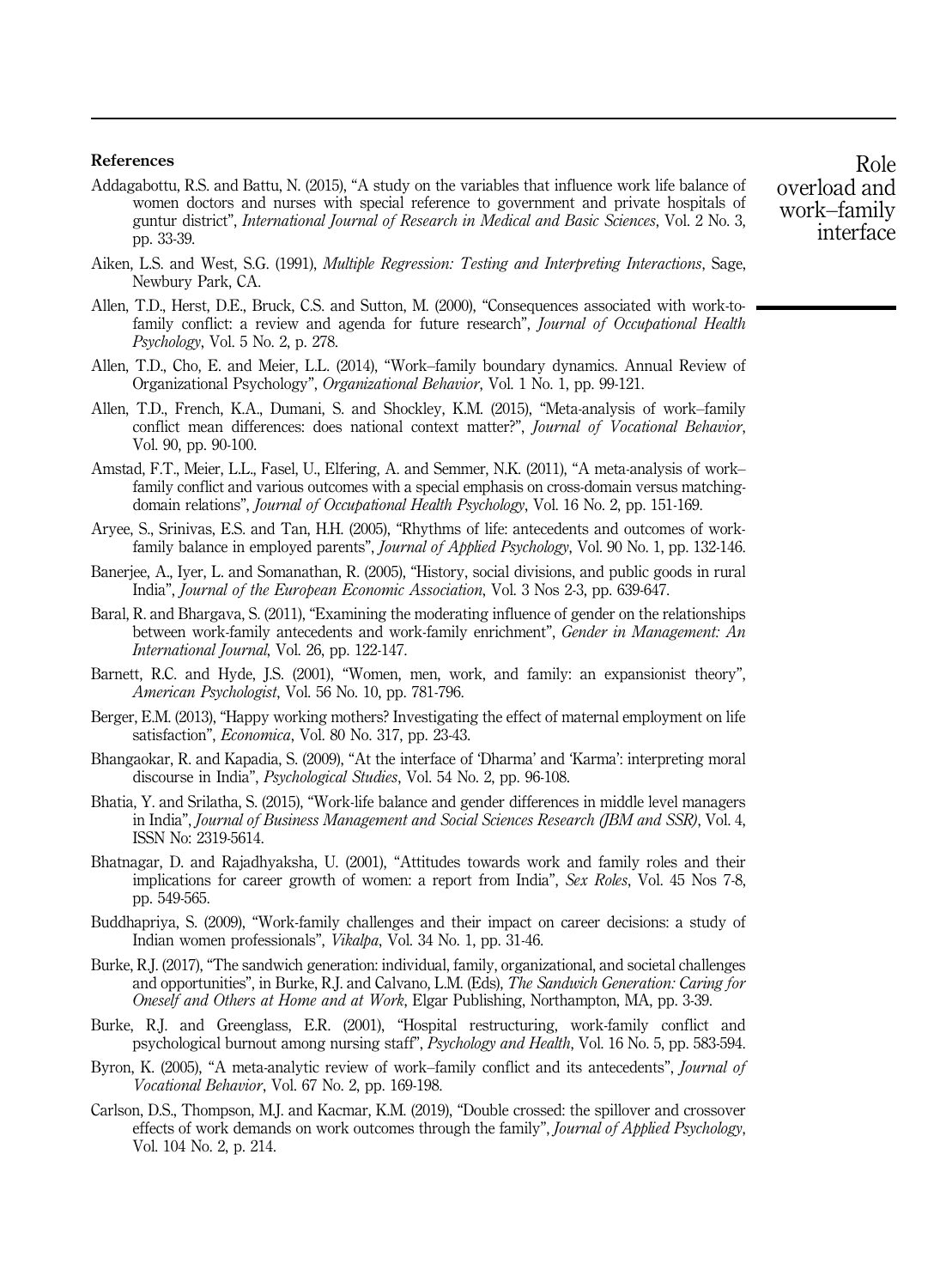- Carnes, A.M. (2017), "Bringing work stress home: the impact of role conflict and role overload on spousal marital satisfaction", *Journal of Occupational and Organizational Psychology*, Vol. 90 No. 2, pp. 153-176.
- Chandramouli, K. (2018), "Women domestic workers in India: an analysis", *International Journal of Innovative Technology and Exploring Engineering*, Vol. 8, pp. 1-5.
- Chhokar, J.S., Brodbeck, F.C. and House, R.J. (Eds), (2007), *Culture and Leadership across the World: The GLOBE Book of In-Depth Studies of 25 Societies*, Lawrence Erlbaum Associates, Routledge, Mahwah, NJ.
- Clark, S.C. (2000), "Work/family border theory: a new theory of work/family balance", *Human Relations*, Vol. 53 No. 6, pp. 747-770.
- Craig, L. and Sawrikar, P. (2009), "Work and family: how does the (gender) balance change as children grow?", *Gender, Work and Organization*, Vol. 16 No. 6, pp. 684-709.
- Duxbury, L. and Dole, G. (2015), "Squeezed in the middle: balancing paid employment, childcare and eldercare", *Flourishing in Life, Work and Careers*, Edward Elgar Publishing, Northampton, pp. 141-166.
- Eby, L.T., Casper, W.J., Lockwood, A., Bordeaux, C. and Brinley, A. (2005), "Work and family research in IO/OB: content analysis and review of the literature (1980-2002)", *Journal of Vocational Behavior*, Vol. 66 No. 1, pp. 124-197.
- Edwards, J.R. and Rothbard, N.P. (2000), "Mechanisms linking work and family: clarifying the relationship between work and family constructs", *Academy of Management Review*, Vol. 25 No. 1, pp. 178-199.
- Esson, P.L. (2004), *Consequences of Work-Family Conflict: Testing a New Model of Work-Related, Nonwork-related and Sress-Related Outcomes*, Doctoral dissertation, Virginia Tech, Unpublished Master's Thesis.
- Fisher-McAuley, G., Stanton, J., Jolton, J. and Gavin, J. (2003), "Modelling the relationship between work life balance and organisational outcomes, *Annual Conference of the Society for Industrial-Organisational Psychology*, Orlando, pp. 1-26.
- Fox, E., Pascall, G. and Warren, T. (2009), "Work–family policies, participation, and practices: fathers and childcare in Europe", *Community, Work and Family*, Vol. 12 No. 3, pp. 313-326.
- Grandey, A.A., Cordeiro, B.L. and Crouter, A.C. (2005), "A longitudinal and multi-source test of the work–family conflict and job satisfaction relationship", *Journal of Occupational and Organizational Psychology*, Vol. 78 No. 3, pp. 305-323.
- Greenhaus, J.H. and Powell, G.N. (2006), "When work and family are allies: a theory of work-family enrichment", *Academy of Management Review*, Vol. 31 No. 1, pp. 72-92.
- Grönlund, A. and Öun, I. (2010), "Rethinking work-family conflict: dual-earner policies, role conflict and role expansion in Western Europe", *Journal of European Social Policy*, Vol. 20 No. 3, pp. 179-195.
- Grzywacz, J.G., Almeida, D.M. and McDonald, D.A. (2002), "Work–family spillover and daily reports of work and family stress in the adult labour force", *Family Relations*, Vol. 51 No. 1, pp. 28-36.
- Haar, J., Russo, M., Suñe, A. and Ollier-Malaterre, A. (2014), "Outcomes of work–life balance on job satisfaction, life satisfaction and mental health: a study across seven cultures", *Journal of Vocational Behaviour*, Vol. 85 No. 3, pp. 361-73.
- Hammer, L.B. and Neal, M.B. (2008), "Working sandwiched-generation caregivers: prevalence, characteristics, and outcomes", *The Psychologist-Manager Journal*, Vol. 11 No. 1, pp. 93-112.
- Hayman, J.R. (2009), "Flexible work arrangements: exploring the linkages between perceived usability of flexible work schedules and work/life balance", *Community, Work and and Family*, Vol. 12 No. 3, pp. 327-338.
- Hayman, J. and Rasmussen, E. (2013), "Gender, caring, part time employment and work/life balance", *Employment Relations Record*, Vol. 13 No. 1, p. 45.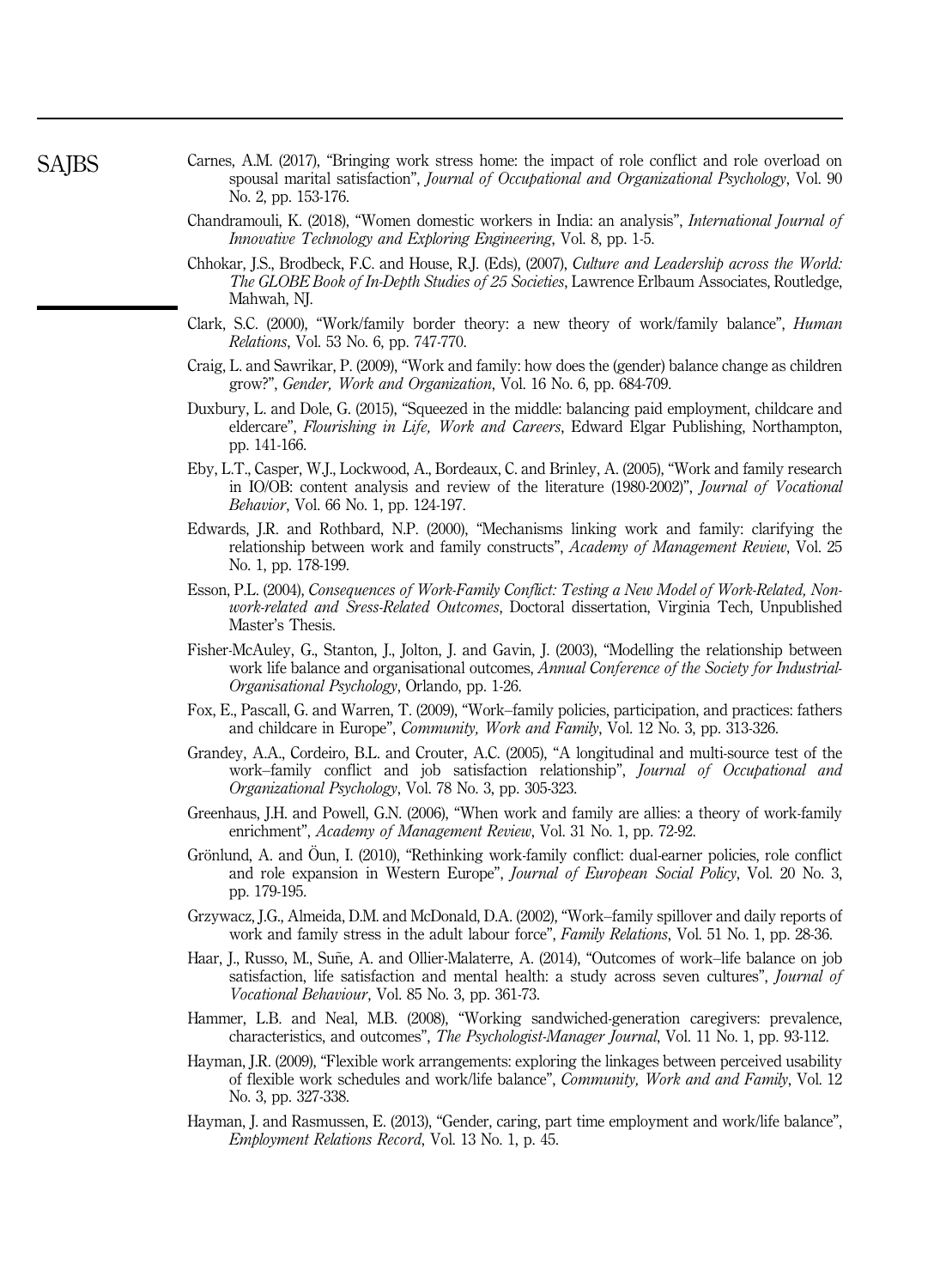- Higgins, C.A., Duxbury, L.E. and Lyons, S.T. (2010), "Coping with overload and stress: men and women in dual-earner families", *Journal of Marriage and Family*, Vol. 72 No. 4, pp. 847-859.
- Ingersoll-Dayton, B., Neal, M.B. and Hammer, L.B. (2001), "Aging parents helping adult children: the experience of the sandwiched generation", *Family Relations*, Vol. 50 No. 3, pp. 262-271.
- Kalliath, P., Kalliath, T. and Singh, V. (2011), "When work intersects family: a qualitative exploration of the experiences of dual earner couples in India", *South Asian Journal of Management*, Vol. 18 No. 1, pp. 37-59.
- Kazley, A.S., Dellifraine, J., Lemak, C.H., Mullen, C. and Menachemi, N. (2016), "Work-life balance among health administration faculty who are parents", *Journal of Health Administration Education*, Vol. 33 No. 2, pp. 333-350.
- Kossek, E.E., Baltes, B.B. and Matthews, R.A. (2011), "How work–family research can finally have an impact in organizations", *Industrial and Organizational Psychology*, Vol. 4 No. 3, pp. 352-369.
- Kundu, S.C., Phogat, R.S., Datta, S.K. and Gahlawat, N. (2016), "Impact of workplace characteristics on work-family conflict of dual-career couples", *International Journal of Organizational Analysis*, Vol. 24 No. 5, pp. 883-907.
- Matthews, R.A., Winkel, D.E. and Wayne, J.H. (2014), "A longitudinal examination of role overload and work–family conflict: the mediating role of interdomain transitions", *Journal of Organizational Behavior*, Vol. 35 No. 1, pp. 72-91.
- McGinn, K.L., Ruiz Castro, M. and Lingo, E.L. (2019), "Learning from mum: cross-national evidence linking maternal employment and adult children's outcomes", *Work, Employment and Society*, Vol. 33 No. 3, pp. 374-400.
- McNall, L., Nicklin, J. and Masuda, A. (2010), "A meta-analytic review of the consequences associated with work–family enrichment", *Journal of Business and Psychology*, Vol. 25 No. 3, pp. 381-396.
- Mesmer-Magnus, J. and Viswesvaran, C. (2005), "Convergence between measures of work-to-family and family-to-work conflict: a meta-analytic examination", *Journal of Vocational Behavior*, Vol. 67 No. 2, pp. 215-232.
- Michel, J.S., Kotrba, L.M., Mitchelson, J.K., Clark, M.A. and Baltes, B.B. (2011), "Antecedents of work– family conflict: a meta-analytic review", *Journal of Organizational Behavior*, Vol. 32 No. 5, pp. 689-725.
- Mohanty, A. and Jena, L.K. (2016), "Work-life balance challenges for Indian employees: socio-cultural implications and strategies", *Journal of Human Resource and Sustainability Studies*, Vol. 4 No. 1, pp. 15-21.
- Musselman, J. (2008), *Western Gaze: Country of Contrasts*, Little India.
- Neilson, J. and Stanfors, M. (2014), "It's about time! Gender, parenthood, and household divisions of labor under different welfare regimes", *Journal of Family Issues*, Vol. 35 No. 8, pp. 1066-1088.
- Nomaguchi, K.M. (2012), "Parenthood and psychological well-being: clarifying the role of child age and parent–child relationship quality", *Social Science Research*, Vol. 41 No. 2, pp. 489-498.
- Nomaguchi, K.M. and Brown, S.L. (2011), "Parental strains and rewards among mothers: the role of education", *Journal of Marriage and Family*, Vol. 73 No. 3, pp. 621-636.
- Nordenmark, M. (2004), "Multiple social roles and well-being: a longitudinal test of the role stress theory and the role expansion theory", *Acta Sociologica*, Vol. 47 No. 2, pp. 115-126.
- Ollier-Malaterre, A. and Foucreault, A. (2017), "Cross-national work-life research: cultural and structural impacts for individuals and organizations", *Journal of Management*, Vol. 43 No. 1, pp. 111-136.
- Palanivel, R.V. and Sinthuja, M. (2012), "Women's work and family balance: the scope for equal opportunity programmes in India", *South Asia Research*, Vol. 32 No. 3, pp. 215-231.
- Perrone-McGovern, K.M., Wright, S.L., Howell, D.S. and Barnum, E.L. (2014), "Contextual influences on work and family roles: gender, culture, and socioeconomic factors", *The Career Development Quarterly*, Vol. 62 No. 1, pp. 21-28.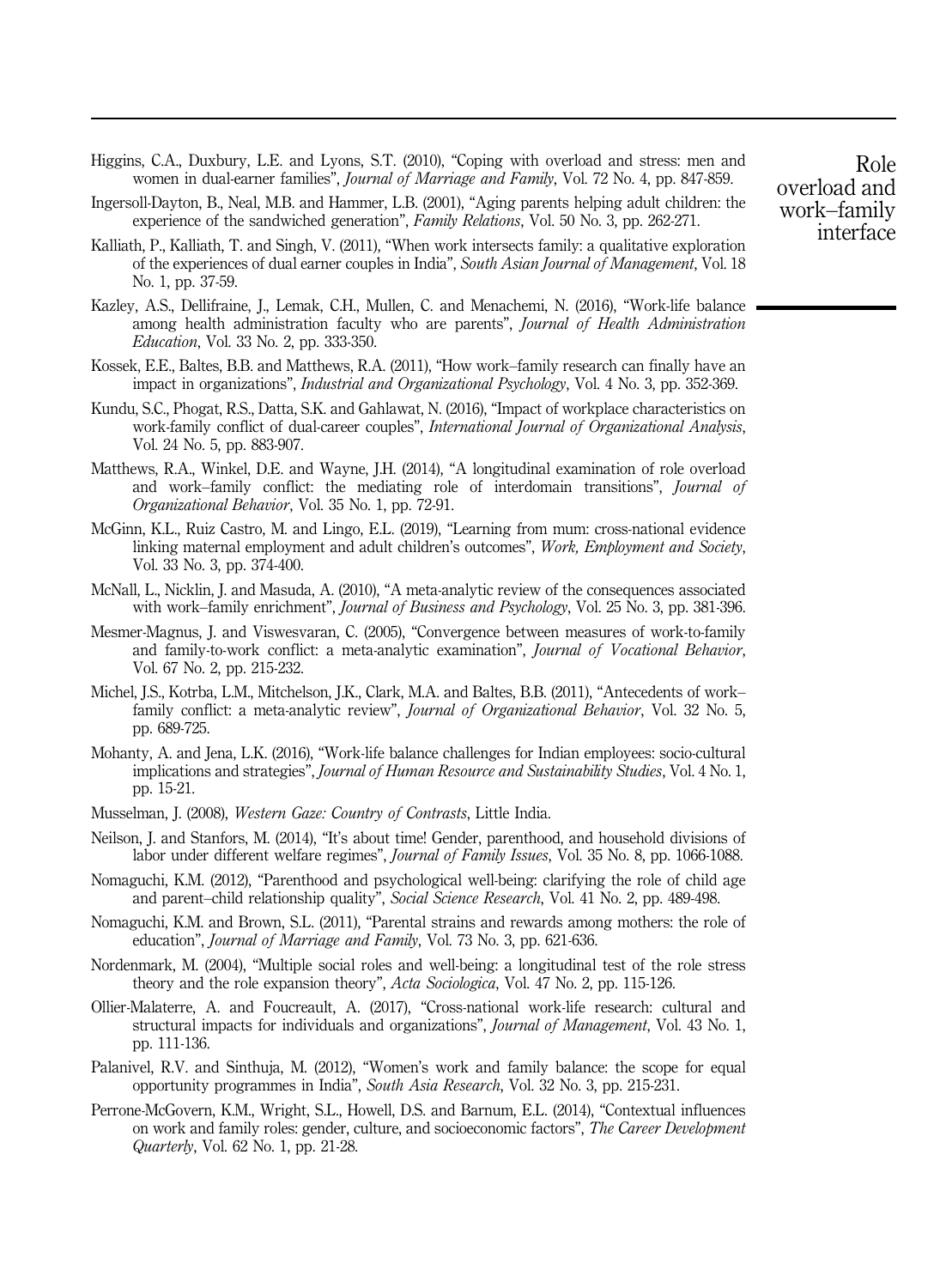- Posig, M. and Kickul, J. (2003), "Extending our understanding of human burnout: test of an integrated Model in no service occupations", *Journal of Occupational Health Psychology*, Vol. 8 No. 1, pp. 3-19.
	- Powell, G.N., Francesco, A.M. and Ling, Y. (2009), "Toward culture-sensitive theories of the work– family interface", *Journal of Organizational Behavior*, Vol. 30 No. 5, pp. 597-616.
	- Rajadhyaksha, U. (2004), "Sources of non-institutional support and work-family conflict in India", *International Congress of the International Association for Cross-Cultural Psychology*, Xi'an August, pp. 2-6.
	- Rajadhyaksha, U. (2012), "Work-life balance in south east Asia: the Indian experience", *South Asian Journal of Global Business Research*, Vol. 1 No. 1, pp. 108-127.
	- Rathi, N. and Barath, M. (2013), "Work-family conflict and job and family satisfaction: moderating effect of social support among police personnel", *Equality, Diversity and Inclusion: An International Journal*, Vol. 32 No. 4, pp. 438-454.
	- Reilly, M.D. (1982), "Working wives and convenience consumption", *Journal of Consumer Research*, Vol. 8 No. 4, pp. 407-418.
	- Richert-Kaźmierska, A. and Stankiewicz, K. (2016), "Work-life balance: does age matter?", Work, Vol. 55 No. 3, pp. 679-688.
	- Rode, N. (2005), "Translation of measurement instruments and their reliability: an example of jobrelated affective well-being scale", *Metodoloski zvezki*, Vol. 2 No. 1, pp. 15-26.
	- Shaw, S.M. (1988), "Gender differences in the definition and perception of household labour", *Family Relations*, Vol. 37 No. 3, pp. 333-337.
	- Trefalt, S., Drnovsek, M., Svetina-Nabergoj, A. and Adlesic, R.V. (2013), "Work-life experiences in rapidly changing national contexts: structural misalignment, comparisons and choice overload as explanatory mechanisms", *European Management Journal*, Vol. 31 No. 5, pp. 448-463.
	- Van Steenbergen, E.F., Ellemers, N. and Mooijaart, A. (2007), "How work and family can facilitate each other: distinct types of work-family facilitation and outcomes for women and men", *Journal of Occupational Health Psychology*, Vol. 12 No. 3, pp. 279-300.
	- Vijaya, M. (2013), "Work life balance and women professionals", *Global Journal of Management and Business Research Interdisciplinary*, Vol. 3, pp. 117-128.
	- Voydanoff, P. (2001), "Incorporating community into work and family research: a review of basic relationships", *Human Relations*, Vol. 54 No. 12, pp. 1609-1637.
	- Voydanoff, P. (2004), "The effects of work demands and resources on work-to-family conflict and facilitation", *Journal of Marriage and Family*, Vol. 66 No. 2, pp. 398-412.
	- Vullinghs, J.T., De Hoogh, A.H., Den Hartog, D.N. and Boon, C. (2018), "Ethical and passive leadership and their joint relationships with burnout via role clarity and role overload", *Journal of Business Ethics*, pp. 1-15.
	- Wada, M., Backman, C.L. and Forwell, S.J. (2010), "Theoretical perspectives of balance and the influence of gender ideologies", *Journal of Occupational Science*, Vol. 17 No. 2, pp. 92-103.
	- Warr, P. (2011), *Work, Happiness, and Unhappiness*, Psychology Press.
	- Wayne, J., Casper, W., Matthews, R. and Allen, T. (2013), "Family-supportive organization perceptions and organizational commitment: the mediating role of work-family conflict and enrichment and partner attitudes", *Journal of Applied Psychology*, Vol. 98 No. 4, pp. 606-622.
	- Weer, C., Greenhaus, J. and Linnehan, F. (2010), "Commitment to nonwork roles and job performance: enrichment and conflict perspectives", *Journal of Vocational Behavior*, Vol. 76 No. 2, pp. 306-316.
	- Williams, A., Franche, R.L., Ibrahim, S., Mustard, C.A. and Layton, F.R. (2006), "Examining the relationship between work–family spillover and sleep quality", *Journal of Occupational Health Psychology*, Vol. 11 No. 1, pp. 27-37.